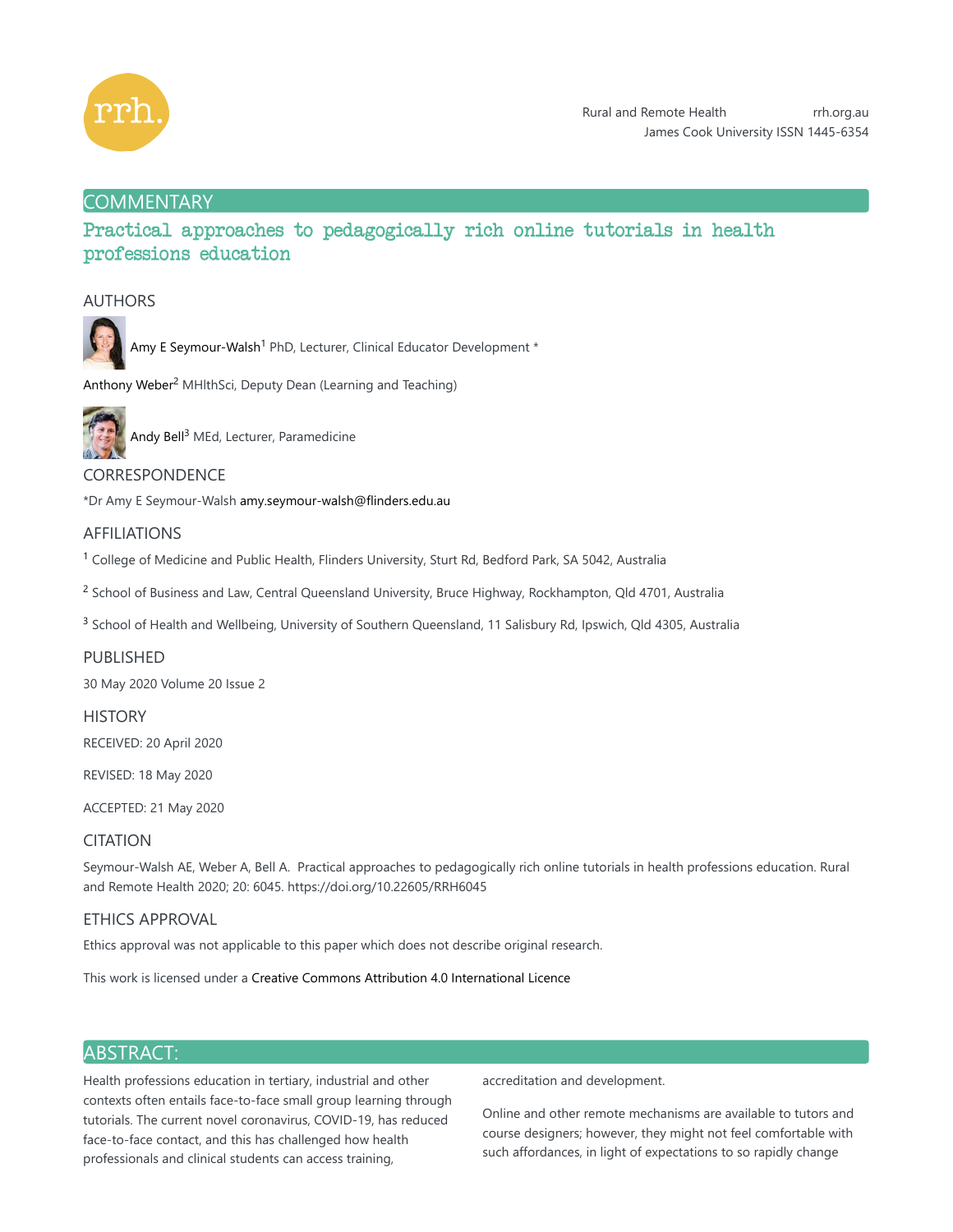familiar teaching and delivery styles. This may result in the loss of interaction and disruption of peer learning, which are hallmarks of the small group tutorial. Collaborative learning is essential to develop and refine an emerging sense of belonging to a professional community through formal studies, and interactive learning is a requirement for some registered health professions to satisfy ongoing professional accreditation.

Online media has been used to promote social learning in regional, rural and remote communities for some time. Strategies for learning activity design and tutor training are proposed to equip course designers and educators to support health professions education remotely, through the synchronous, online small group. This may herald a new era of increased access to training and professional development for non-urban learners, beyond COVID-19.

#### Keywords:

distance learning, health professions education, online tutorial, peer learning, small group learning, social constructionism, social constructivism.

## FULL ARTICLE:

#### **Background**

Health professions education (HPE) has typically leveraged a range of teaching approaches, with small group tutorials a common feature. Curricula worldwide have supplemented the mass reach of a lecture with tutorials to enable students to apply, problem-solve and work in collaboration with peers as they explore course content, usually under the guidance of a tutor or facilitator. This small group work, when crafted with robust educational activity design, can be a tool to generate student cohesion, group identity, and enable the socially mediated development of applied knowledge among a group of emerging healthcare professionals.

In HPE, small group teaching sessions are typically conducted faceto-face. When delivered effectively, a tutorial enables social learning by fostering interaction between learners, and between learners and facilitator. This in turn supports the development of meaning in the context of shared understanding and a community of practice<sup>1,2</sup>. Learner co-habitation of time and space, while working toward a shared professional goal, facilitates peer learning while reducing dependence on the tutor to disseminate knowledge<sup>3</sup>, with knowledge instead becoming shared between all<sup>4</sup>. Modern technology has supported the reconfiguration of face-to-face teaching using online formats, and while some studies indicate the value of emerging technologies in HPE<sup>5,6</sup>, students reportedly prefer learning new content through traditional face-toface approaches<sup>7</sup>.

The current novel coronavirus, COVID-19, has reduced the capacity of tertiary and professional HPE to support face-to-face small group learning. Citizens worldwide have been urged to maintain varying degrees of social distance, and many education organisations have mandated that all education activities be transferred to fully online media. This is particularly problematic for HPE, which aims to enable students to develop a sense of personal professional identity through learning. As educators work to rapidly transfer interactive small group learning to online media, it may be difficult to apply core, familiar learning theories amidst the workload and navigation of new technologies. Furthermore, the annual registration standards for some health professionals require a minimum number of hours in interactive professional development, necessitating a 'two-way flow of information and occurs with other practitioners'<sup>8-10</sup>. HPE designers must therefore

ensure that quality interactive activities remain available to both tertiary and professional learners.

Due to the very nature of their educational environment, regional, rural and remote health professionals and educators are no strangers to the benefits of quality, interactive, remote learning. Regional, rural and remote clinicians have an existing reliance on video-conferencing technology, in supporting both their patients' clinical needs, and students to establish remote learning communities<sup>11</sup> and engage in socially collaborative learning. The changes COVID-19 has entailed for HPE have the capacity to build on this existing use of technology to dramatically increase access to professional development and learning in the world's nonurban areas. Alternatively, if HPE designers instead simply bear through the imminent changes before planning a full return to previous, face-to-face-dependent education, the opportunities for regional, rural and remote HPE may be unfulfilled.

This article considers established learning theories, with examples of how they might apply to small group HPE activities during COVID-19 and beyond. It will propose pedagogically informed and engaging online small group learning to address the current needs of HPE, and promote improved future access to rich online learning for the diaspora of RRR clinicians and students. In this article, we use the term 'tutorial' to encompass various types of synchronous, interactive small group teaching activities.

#### **Face-to-face tutorials**

Tutorials are commonplace in HPE as tools to reinforce, challenge and apply knowledge learned through more didactic approaches. They foster an environment where reasoning, analysis and rationale are explored through contextual learning such as casebased, problem-based and team-based group learning activities, and are most commonly (but not always) facilitated by a tutor<sup>12</sup>. That which is explored in tutorials are further developed in contextual applications such as practical training, simulation and clinical placement. Therefore, tutorials may be seen as means to extend from the first stage of Miller's pyramid (knowing) to the second (knowing how), before showing and doing are incorporated in practice<sup>13</sup>. In a face-to-face tutorial, group dynamics can be readily perceived and managed, and affordances offered by the physical space (whiteboards, projectors and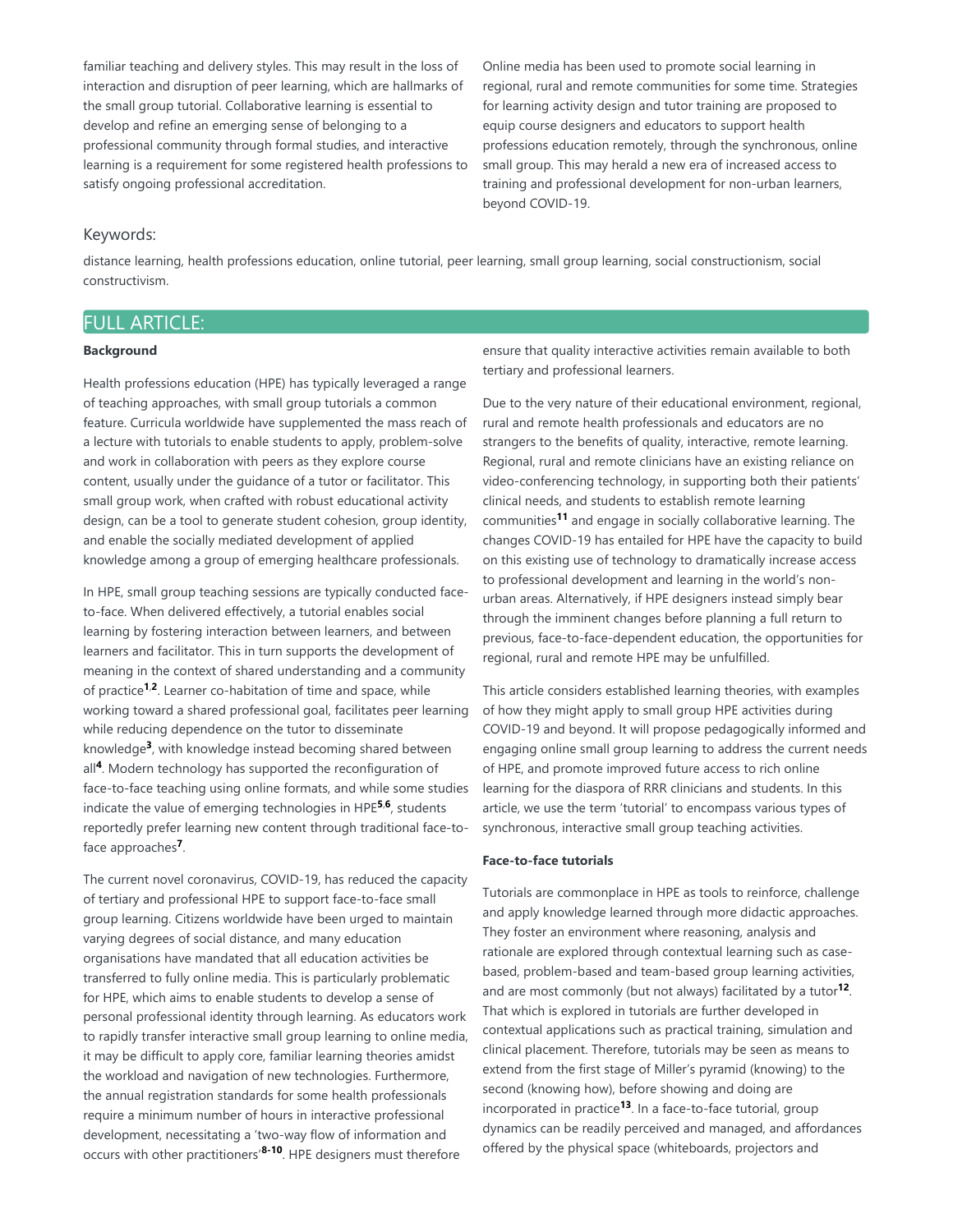furniture) can be easily used. The tutor can encourage involvement in a reserved group, for example by electing one student as the case leader and another as the scribe. Additionally, the tutor can easily monitor the learning and engagement of those present by noting body language, tone and facial expression.

#### **From face-to-face to online tutorials**

With this historical context in mind, the transition from face-toface group teaching to online tutorials may bring many course designers and educators into uncharted territory. No longer can educators use a subtle look to draw further discussion from the group, or reposition their chair to redirect attention to the topic at hand. Tools such as mapping an argument on the whiteboard for all to see and easily follow along can also become difficult to utilise. In the online tutorial, students are seated with mobile devices at hand, with a raft of distractions ready to compete for attention. In an online group, the educator's ability to develop relationships with the learners may be hampered; therefore, the identification of individuals' motivations, difficulties and experiences may not be so apparent. As with online lectures, an online tutorial group can be perceived by students as a passive learning activity, which can occur with the camera disabled and microphone muted, while other distracting home tasks are performed.

#### *Pitfalls of online tutorials*

Online tutorials can be perilous in both design and execution. Some software used to deliver online tutorials will limit the number of faces visible at any given point, and therefore tutor attention may be restricted only to those who are in view. Keeping mental track of those out of view may become too mentally taxing, and more reserved group members may not be heard. As such, large groups may draw the tutor into a didactic, traditional lecture format.

Planning the presentation of passive information through the use of many dense visual slides gives students a lot to read from their mobile devices and will disengage those who are only able to join by audio. Students will focus on processing what is in the screen, and neglect the opportunity to analyse, problem-solve, explore and create learning together.

#### *Planning and delivering an online tutorial*

Various strategies exist to guide online learning and assessment, such as the Technology Enhanced Learning Accreditation Standards (TELAS), developed by the Australasian Society for Computers in Learning in Tertiary Education. TELAS is one example of a framework designed to critique and assess online learning activities, resources, support and assessment tasks, to ensure that learner engagement, alignment between objectives and outputs and communication are maximally supportive of learning.

**Flipping the classroom**: A flipped classroom replaces teacher-led didactic content with preparatory individual or group activities, before engaging students in interactive face-to-face sessions<sup>14</sup>. The flipped classroom is therefore seen as an alternative to the

dependence on face-to-face lectures<sup>15</sup>, promoting active and personalised learning<sup>5</sup>. Returning to an example presented in a previous article in this Special Series<sup>16</sup>, the learner's existing schemata might be analogous to a backyard shed, and new learning material is a delivery of goods from the local hardware store. Flipping the classroom allows the student to explore the hardware catalogue (prescribed readings and other self-directed exercises) before the delivery arrives (the interactive session where the new knowledge is refined and applied). This allows individuals to begin to organise the new learning within their existing schemata before building and applying knowledge among peers to adapt schemata collaboratively to reflect shared meaning<sup>17</sup>.

Whether an online tutorial is part of a flipped classroom or follows an interactive synchronous lecture, the principles remain applicable. Students must have opportunities to interact with the tutor and each other, to co-construct professionally relevant meaning with their peers.

#### **Preserving opportunities for meaningful**

**interaction**: Interactions among learners and tutor might occur in different ways. The metaphors of the tennis match and the mouse traps illuminate the issue. In the tennis match metaphor, player 1 (the tutor) serves a question to the other player (a learner or group of learners), who responds to the tutor. This exchange continues, back and forth, in a structured manner. This approach is obviously interactive, but it is also dependent on the tutor, and a power differential may be palpable.

For the mouse traps metaphor, the learners in the group are represented by thousands of primed traps set out on the floor of a room. The tutor drops a ping-pong ball into the room: a carefully designed introductory thought, question or case designed to provoke a response and tease out the complexities of learners' professional, emotional and clinical responses. A chain reaction results as the stimulus creates one idea (sets off one trap) and then another, which spontaneously catalyses three more, then five, and so on. The mouse traps can self-reload, and the tutor may have several ping-pong balls at the ready, to strategically release. The learning now develops an entity of its own, perpetuated by ongoing group investment and input.

Two schools of learning theories that can be readily applied to meaningful learner interaction are social constructivist theories and social constructionist theories. Social constructivism focuses on the learning occurring for the individual on the basis of their place in and interactions within the group<sup>2</sup>. Using the mouse trap analogy, an individual's mouse trap is activated differently due to the chain reaction around them, in a way that could not be achieved for the individual from a linear interaction between learner and teacher<sup>3,18</sup>. An individual's group belonging propels his or her learning. Social constructionism, on the other hand, focuses on the group's learning, which occurs collaboratively between learners on the basis of interaction and a negotiated, shared meaning<sup>2,19,20</sup>. In the mouse trap metaphor, it is the collective and unpredictable series of reactions that results in an artefact of new learning or knowledge generation for the group as a whole. The theories share some features: a precursor to learning is active student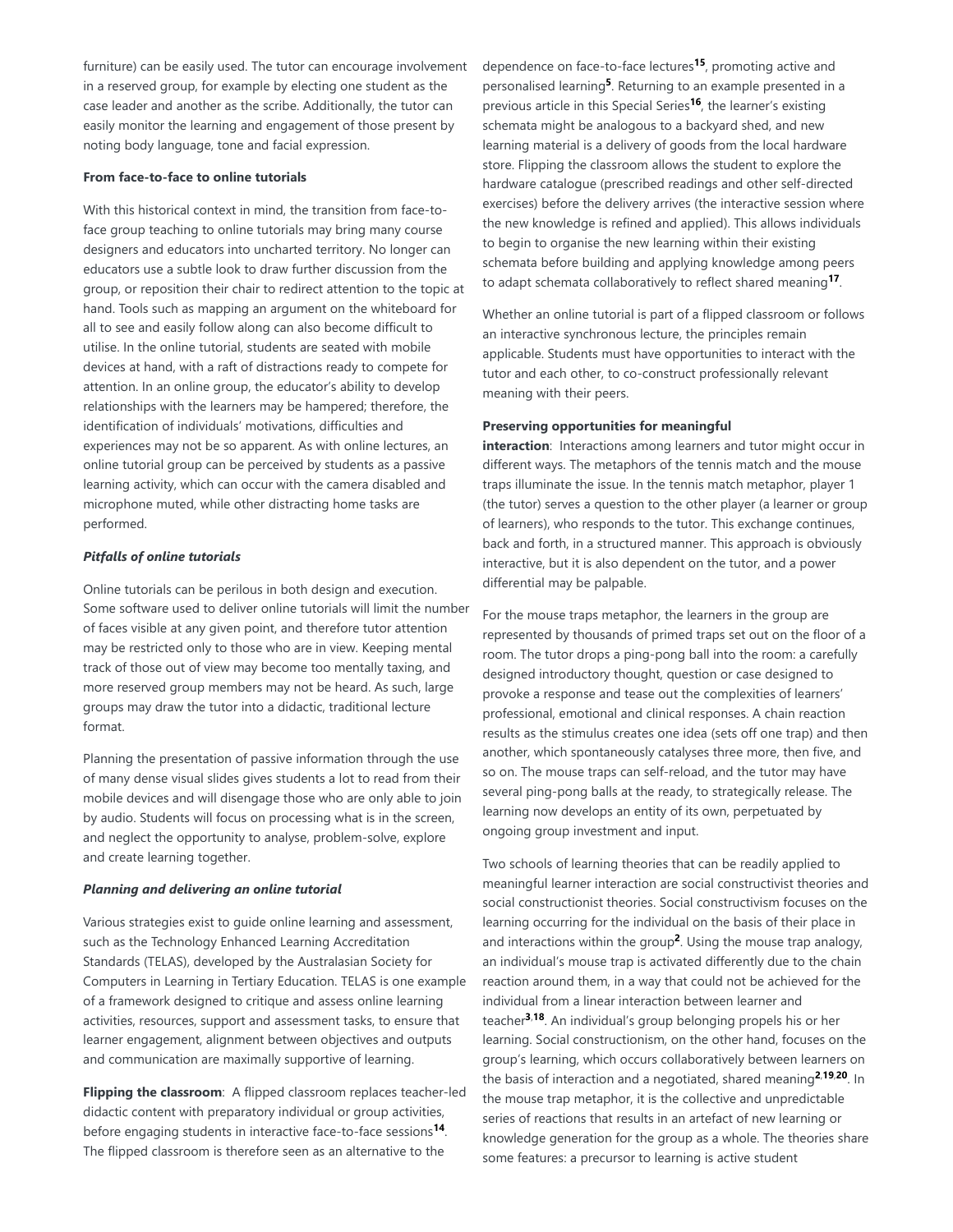involvement; the educator must improvise in response to the group's unpredictable needs<sup>20</sup>; and a sense of community (SoC), even online, can be fostered between learners<sup>21</sup>.

#### *Tips for promoting interaction*

Interactive peer learning can enable communities of inquiry among learners. A communities of inquiry framework posits that educational experiences require purposeful social interaction between learners, cognitive presence and teaching presence<sup>22,23</sup>. Course designers can promote an interactive environment to support communities of inquiry in an online tutorial by:

- clearly identifying the core learning objectives for students and tutors
- ensuring, where slides are used, that they are not heavily text-based (Brock and Joglekar suggest no more than three bullet points or 20 words per slide<sup>24</sup>)
- considering the use of images and animation<sup>25-27</sup> where possible as an adjunct to textual information to promote multimedia learning
- minimising the use of slides to increase the amount of time learners are looking at their peers and tutor
- considering the construction of small applied questions, for subgroups of three to four learners to address in virtual breakout rooms (if supported by the available software) and report back to the larger group through text input
- ensuring that learners who can only connect to the session by phone have the means to do so and are not disadvantaged
- encouraging participants to upload a photo of themselves as an avatar, so that if video feeds fail, the group still feels that they are communicating with people rather than with a system.

Training for tutors and facilitators should enable:

- familiarity with software requirements, and ensure access to technological support if required
- deviations from the pre-determined learning path to enable conversations, free thought, and to allow tutor insight into the existing group understanding
- encouragement of learners to answer each other's questions through gentle leading
- monitoring of the learners whose mouse traps may not have activated, and encouragement of the metaphoric ping-pong ball toward their corner of the virtual room
- nudging of the discussion back to the required outcomes without stifling the offerings proposed by the learners (this is, after all, what will inform later assessments) without dominating or shutting down thought offerings
- mechanisms to allow students to share their own screens in order to share relevant papers, online resources or notes
- election of a case leader or a scribe to take notes during the tutorial, sharing the responsibility as possible
- invitation to those in the group to summarise the key learning, relative to the stated objectives, and clarify if necessary
- group encouragement to note their individual and corporate knowledge gaps, and enable peer accountability to correct these (common knowledge gaps, however, may indicate an error in teaching or a problem accessing particular materials)
- student responses and questions through text chat feeds, particularly for learners who cannot access the hardware or sufficient internet speeds to engage with audio input.

Learners may not all be familiar with participating in an onlinefacilitated tutorial, and the inevitable technological and interaction barriers may be wearing. A tutor who acknowledges these, navigates flexible workarounds and encourages the group to share their thoughts as valuable group offerings, will promote a smooth transition to an unfamiliar yet safe learning environment. Assurances that summarised information will be sent out by the designated scribes by group email may soothe the anxieties of learners who have been hampered by poor internet connections, or who are restricted to audio and have therefore missed any slides shared.

#### **Conclusion**

The principles suggested in this article can be adapted to various types of small group interactive learning. Sessions designed to promote case-based, team-based or problem-based learning can all be successfully conducted online if designed to maximise social constructions of meaning, and facilitated by tutors who are equipped for this task and familiar with the technological affordances. Therefore, it is argued that the success lies not in the classification of learning approach, but in how students are engaged in the learning process. Course designers and tutors ought not feel that the prevention of face-to-face learning must damage their courses. On the contrary, online tutorials can be pedagogically informed and reach a broader range of learners and clinicians, and be facilitated by educators who would all otherwise need to leave their communities to partake. The result will be collaborative, applied, active and accessible HPE.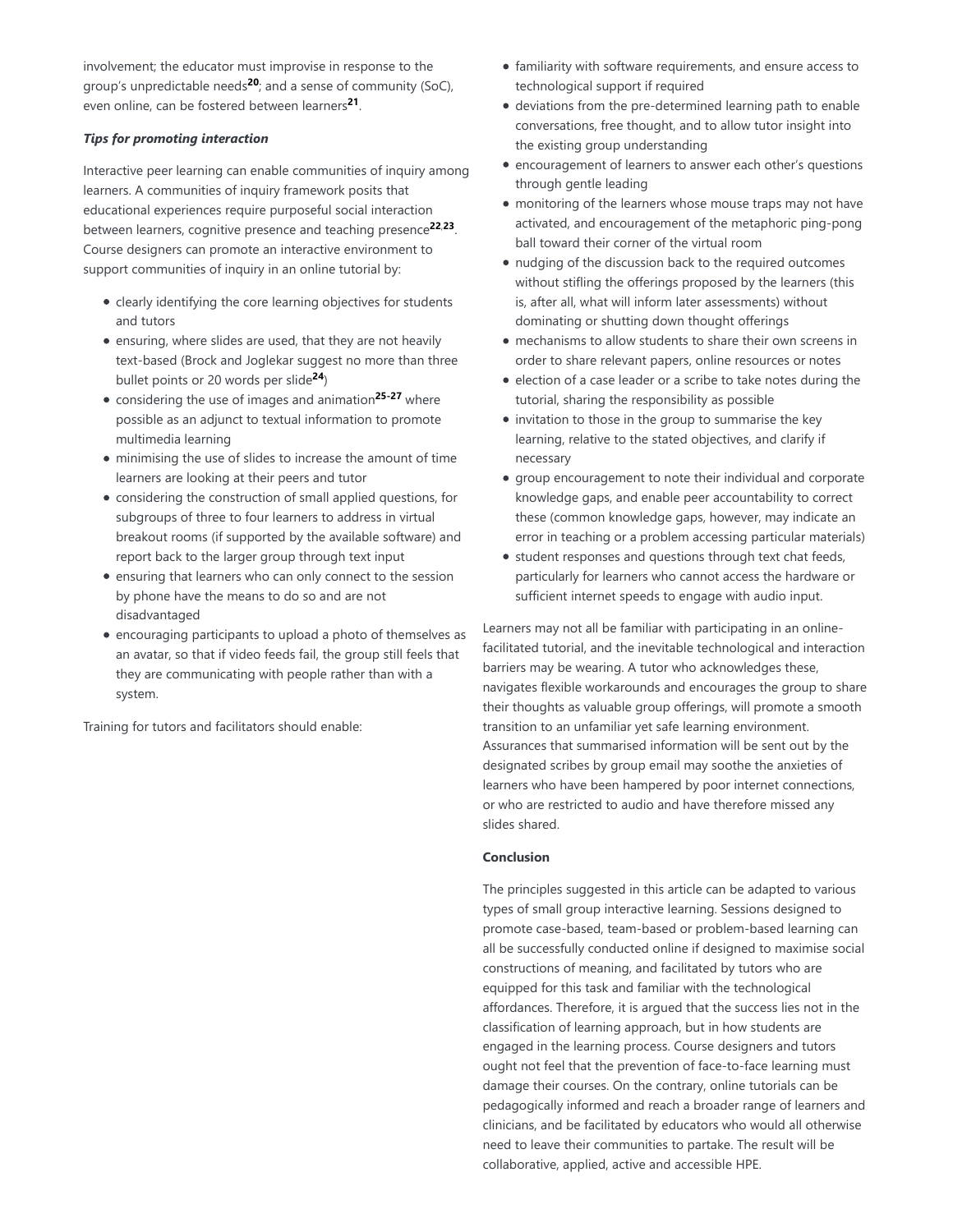The transition need not be a temporary stop-gap to sustain HPE during the social limitations resulting from COVID-19. Rather, it may herald a new era of renewed teaching opportunities for rural, regional and remote educators, and richer options of engagement for learners and clinicians based beyond urban communities, into the future.

#### **Acknowledgements**

The authors would like to thank Associate Professor Tony Smith for his feedback and guidance on the principles contained in this article.

## REFERENCES:

**1** Reed MS, Evely AC, Cundill G, Fazey I, Glass J, Laing A, et al. What is social learning? *Ecology and Society* 2010; **15(4):** r1. https://doi.org/10.5751/ES-03564-1504r01

**2** Thomas A, Menon A, Boruff J, Rodriguez AM, Ahmed S. Applications of social constructivist learning theories in knowledge translation for healthcare professionals: a scoping review. *Implementation Science* 2014; **9(1):** 54. https://doi.org/10.1186 /1748-5908-9-54 PMid:24885925

**3** Palincsar AS. Social constructivist perspectives on teaching and learning. *Annual Review of Psychology* 1998; **49(1):** 345-375. https://doi.org/10.1146/annurev.psych.49.1.345 PMid:15012472

**4** Bada SO, Olusegun S. Constructivism learning theory: a paradigm for teaching and learning. *Journal of Research & Method in Education* 2015; **5(6):** 66-70.

**5** Skiba DJ. On the horizon: trends, challenges, and educational technologies in higher education. *Nursing Education Perspectives* 2016; **37(3):** 183-185. https://doi.org/10.1097 /01.NEP.0000000000000019 PMid:27405205

**6** Cassidy ED, Colmenares A, Jones G, Manolovitz T, Shen L, Vieira S. Higher education and emerging technologies: shifting trends in student usage. *Journal of Academic Librarianship* 2014; **40(2):** 124-133. https://doi.org/10.1016/j.acalib.2014.02.003

**7** Wynter L, Burgess A, Kalman E, Heron JE, Bleasel J. Medical students: what educational resources are they using? *BMC Medical Education* 2019; **19(1):** 36. https://doi.org/10.1186 /s12909-019-1462-9 PMid:30683084

**8** Paramedicine Board of Australia. *Continuing Professional Development Registration Standard.* 2018. Available: https://www.paramedicineboard.gov.au/Professional-standards /Registration-standards/CPD.aspx (Accessed 27 May 2020).

**9** Occupational Therapy Board of Australia. *Continuing Professional Development Registration Standard.* 2019. Available: https://www.occupationaltherapyboard.gov.au/Registration-Standards/Continuing-professional-development.aspx (Accessed 27 May 2020).

**10** Chinese Medicine Board of Australia. *Continuing Professional Development Registration Standard.* 2019. Available: https://www.chinesemedicineboard.gov.au/Registration-Standards.aspx (Accessed 27 May 2020).

**11** Newman C, Martin E, McGarry DE, Cashin A. Survey of a videoconference community of professional development for rural and urban nurses. *Rural and Remote Health* 2009; **9:** 1134. Available: http://www.rrh.org.au/journal/article/1134 (Accessed 27 May 2020).

**12** Higgs J. Practice-based education pedagogy. In: J Higgs, R Barnett, S Billett et al (Eds). *Practice-based education. Practice, education, work and society.* Vol. 6. Rotterdam: SensePublishers, 2012; 71-80. https://doi.org/10.1007/978-94-6209-128-3\_6 PMid:22450523

**13** Miller GE. The assessment of clinical skills/competence /performance. *Academic Medicine* 1990; **65(9):** S63-S67. https://doi.org/10.1097/00001888-199009000-00045 PMid:2400509

**14** Hew KF, Lo CK. Flipped classroom improves student learning in health professions education: a meta-analysis. *BMC Medical Education* 2018; **18(1):** 38. https://doi.org/10.1186 /s12909-018-1144-z PMid:29544495

**15** Morton DA, Colbert-Getz JM. Measuring the impact of the flipped anatomy classroom: the importance of categorizing an assessment by Bloom's taxonomy. *Anatomical Sciences Education* 2017; **10(2):** 170-175. https://doi.org/10.1002/ase.1635 PMid:27427860

**16** Seymour-Walsh AE, Weber A, Bell A. Pedagogical foundations to online lectures in health professions education. *Rural and Remote Health* 2020; **20:** 6038. Available: http://www.rrh.org.au /journal/article/6038 https://doi.org/10.22605/RRH6038 (Accessed 27 May 2020).

**17** Mills N. Situated learning through social networking communities: the development of joint enterprise, mutual engagement, and a shared repertoire. *Calico Journal* 2011; **28(2):** 345. https://doi.org/10.11139/cj.28.2.345-368

**18** Phirangee K, Epp CD, Hewitt J. Exploring the relationships between facilitation methods, students' sense of community, and their online behaviors. *Online Learning* 2016; **20(2):** 134-154. https://doi.org/10.24059/olj.v20i2.775

**19** Grenier M. A social constructionist perspective of teaching and learning in inclusive physical education. *Adapted Physical Activity Quarterly* 2006; **23(3):** 245-260. https://doi.org/10.1123 /apaq.23.3.245

**20** Sorensen NT. *Improvisation and teacher expertise: a comparative case study.* Bath: Bath Spa University, 2014.

**21** Peterson NA, Speer PW, McMillan DW. Validation of a brief sense of community scale: confirmation of the principal theory of sense of community. *Journal of Community Psychology* 2008; **36(1):** 61-73. https://doi.org/10.1002/jcop.20217

**22** Garrison DR. Online community of inquiry review: social, cognitive, and teaching presence issues. *Journal of Asynchronous Learning Networks* 2007; **11(1):** 61-72. https://doi.org/10.24059 /olj.v11i1.1737